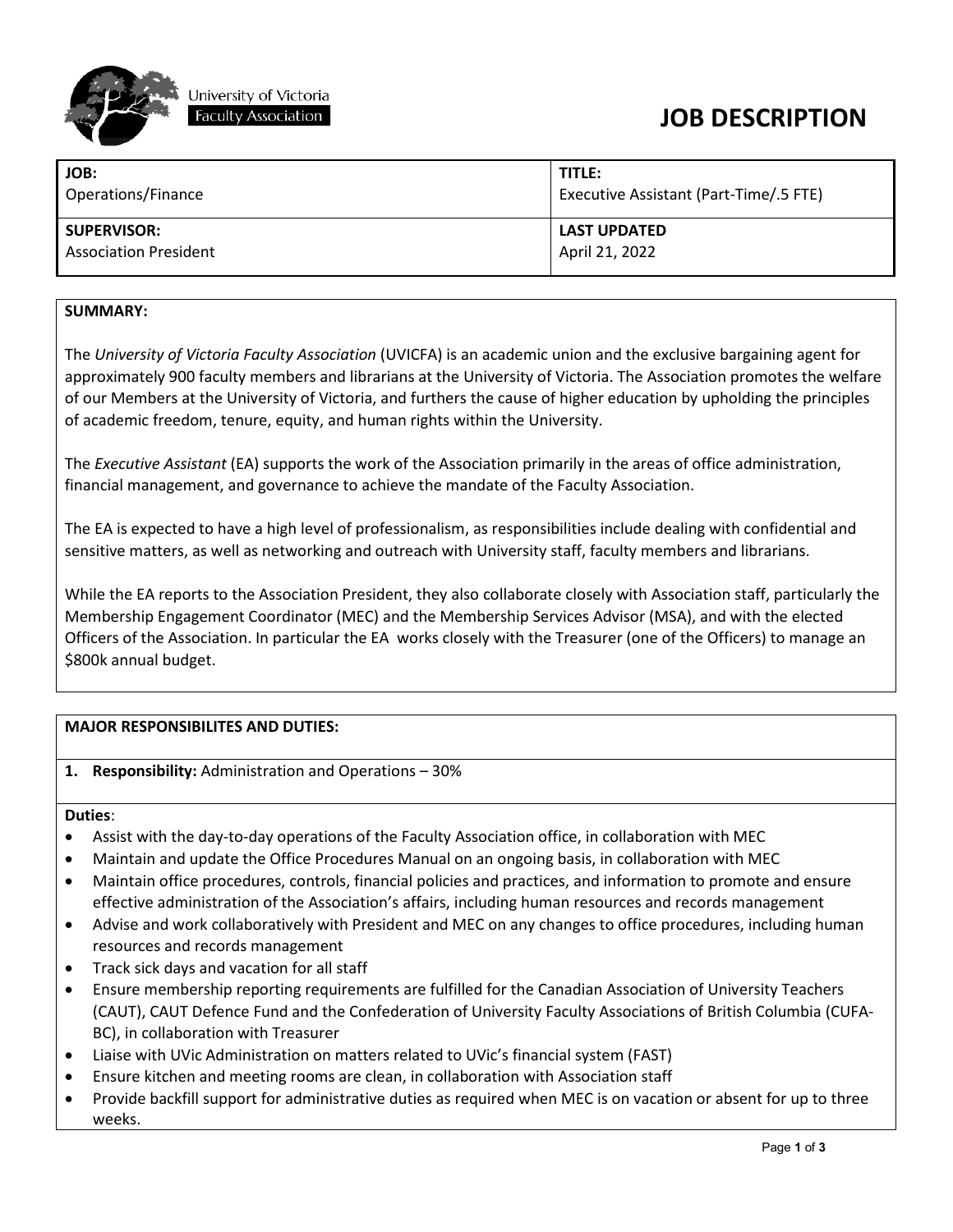

University of Victoria Faculty Association

# **JOB DESCRIPTION**

• Assist with maintaining data for Membership email lists, survey lists, and voting lists for communications, in collaboration with MEC

### **2. Responsibility:** Governance – 20%

#### **Duties:**

- Support the governance functions of assigned committees and bodies which include the Executive Committee (EC), Council, General Meetings, and others as needed
- Prepare agendas and supporting materials, record minutes/meeting notes, and track motions for committees; support MEC and MSA in their committee work as needed
- Ensure committee reports are submitted for OGMs and AGMs
- Coordinate EC, Council and General Meetings with MEC
- Prepare Agendas and minutes for EC, Council and General Meetings, in consultation with Secretary and President
- Advise Officers and EC on ensuring compliance with the Association's financial obligations
- Support Officers in developing, reviewing and implementing operating policies and procedures for the Association
- Support Officers in providing orientation and training for new members of EC
- Support Officers and EC in strategic planning
- Assist MEC in handling privacy issues, including ensuring confidentiality agreements are signed by all committee members and Officers
- Support MEC in organizing Member engagement events, as needed
- **4. Responsibility:** Financial Operations 45%

#### **Duties:**

- Prepare and manage the annual budget, in consultation with Treasurer
- Advise and work collaboratively with Treasurer on any changes to financial policies and procedures
- Maintain accounting and preparation of financial statements, in collaboration with Treasurer and bookkeeper
- Pay bills (including credit card and all others as relevant), manage cheque payments and keep track of cheques in cheque tracker
- Ensure that relevant financial documents are prepared, are in order and are transmitted to auditor
- Ensure that auditor is available for relevant meetings leading up to and including presentation of audit at OGM
- Monitor UVic's financial system (FAST) reports
- Manage financial assets (ensure GICs are renewed on time, etc.)
- Keep track of budget cycle, remind Treasurer and other Officers as necessary of upcoming requirements
- Work with Treasurer to manage Tuition Benefit Fund
- Manage petty cash
- Manage and track course releases
- Manage staff benefits plan
- Manage union dues for staff
- **5. Responsibility:** Communications 5%